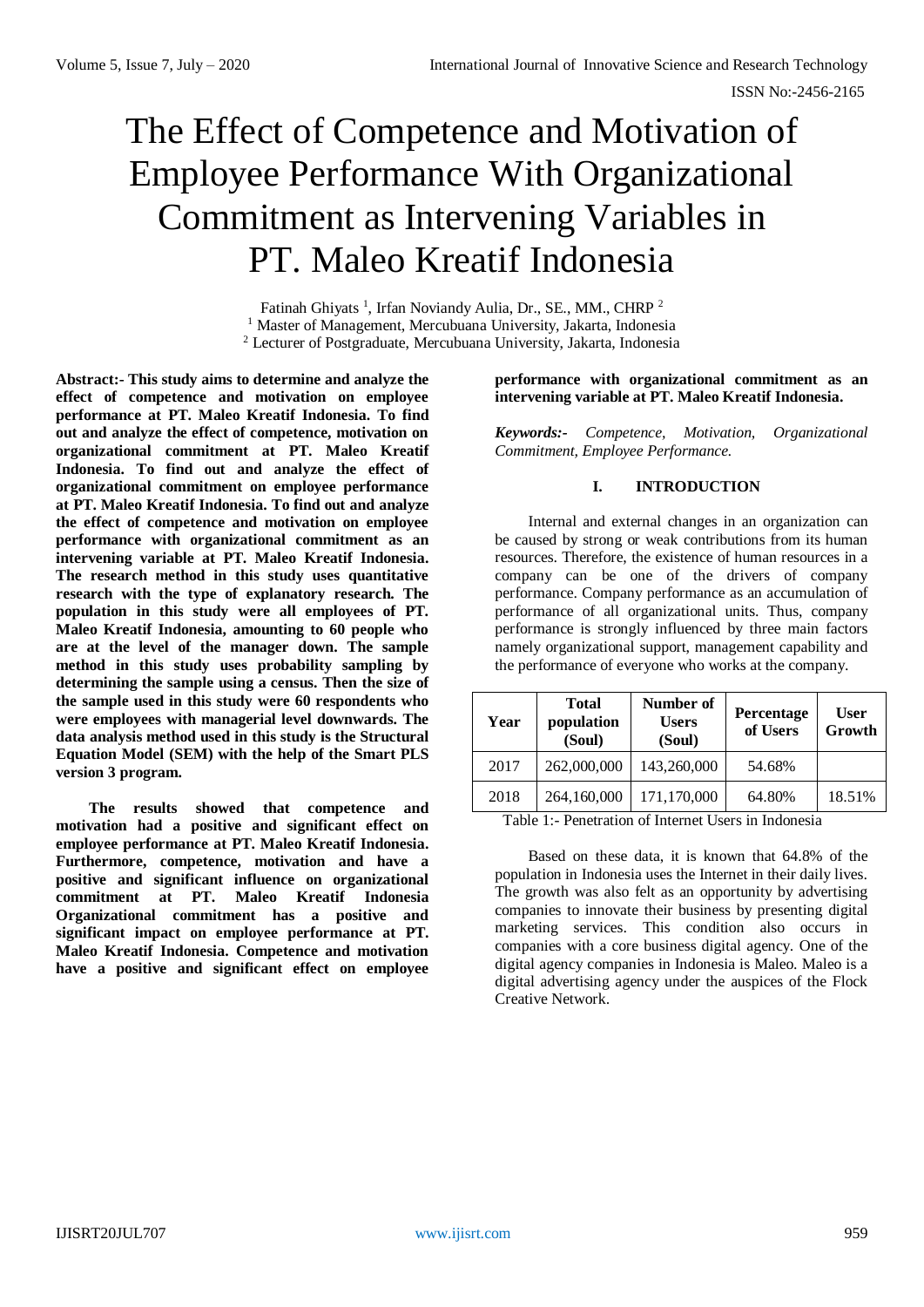|                                        | 2017                                   |                                          | 2018                                   |                                          | 2019                                   |                                          |
|----------------------------------------|----------------------------------------|------------------------------------------|----------------------------------------|------------------------------------------|----------------------------------------|------------------------------------------|
| No.                                    | <b>Annual Project</b><br><b>Target</b> | <b>End of Year</b><br><b>Realization</b> | <b>Annual Project</b><br><b>Target</b> | <b>End of Year</b><br><b>Realization</b> | <b>Annual Project</b><br><b>Target</b> | <b>End of Year</b><br><b>Realization</b> |
| $\mathbf{1}$                           | Ichitan                                | Ichitan                                  | Mayora - Astor                         | Indosat UI / UX                          | Unilever -<br>Nameera                  | Nameera                                  |
| $\overline{2}$                         | Tokopedia                              | Tokopedia                                | <b>DANA</b>                            | Teh Botol                                | Sampoerna SRC                          | Sampoerna SRC                            |
| 3                                      | Djarum                                 | Djarum                                   | Indosat UI / UX                        | <b>BCA 360</b><br>Campaigns              | MAP - Marzano                          | MAP - Marzano                            |
| 4                                      | Ahok                                   | Ahok                                     | Teh Botol                              | XL Prepaid                               | JTI - Camel                            | JTI - Camel                              |
| 5                                      | Astra Life                             | Astra Life                               | <b>BCA 360</b><br>Campaigns            | BCA UI / UX                              | Knots                                  | Knots                                    |
| 6                                      |                                        |                                          | XL Prepaid                             | Wings - Tasty                            | <b>Bytedance</b>                       | Bytedance                                |
| $\overline{7}$                         |                                        |                                          | BCA UI / UX                            | Wings - DAIA                             | Unicef                                 | <b>JetZ</b>                              |
| 8                                      |                                        |                                          | Wings - Tasty                          | <b>BBM</b>                               | Bytedance                              |                                          |
| 9                                      |                                        |                                          | Wings - DAIA                           | Jokowi                                   | <b>BCA 360</b><br>Campaigns            |                                          |
| 10                                     |                                        |                                          | <b>BBM</b>                             | UNIQLO                                   | XL Prepaid                             |                                          |
| 11                                     |                                        |                                          | Jokowi                                 | Joylab                                   | BCA UI / UX                            |                                          |
| 12                                     |                                        |                                          | UNIQLO                                 | Sampoerna                                | Sampoerna                              |                                          |
| 13                                     |                                        |                                          | Joylab                                 | AW                                       |                                        |                                          |
| 14                                     |                                        |                                          | Sampoerna                              | 1 Station                                |                                        |                                          |
| 15                                     |                                        |                                          | AW                                     |                                          |                                        |                                          |
| 16                                     |                                        |                                          | CitiBank                               |                                          |                                        |                                          |
| Total                                  | 5                                      | 5                                        | 16                                     | 14                                       | 12                                     | $\overline{7}$                           |
| Percentage<br>οf<br>achievement<br>(%) | 100                                    |                                          | 88                                     |                                          |                                        | 58                                       |

Fig 1:- Target Data and Project Realization of PT. Maleo Kreatif Indonesia

Based on these data, it is known that in 2017 PT. Maleo Kreatif Indonesia can complete the annual project perfectly or 100% realized. However, in 2018 there was a decline in the realization of the target set at the beginning of the year, the decline continued until at the end of 2019 the company was only able to complete 58% or 7 projects out of a total of 12 projects. Conditions can be made that that PT. Maleo Kreatif Indonesia experienced a decrease in performance, which also has implications for the ability of the resources owned in providing work output that is less than optimal.

The role of human resources for the survival of the company is, of course, undoubtedly, in which human resources play a role in planning performance, implementation, achievement, evaluation and improvement results. The most important factor that can affect the achievement of one's work is the competency factor of the person concerned, especially in digital agencies that have two-way communication characteristics that require human resources, in this case employees who have competence in the field of digital communication.

In addition to competency factors, motivational factors also play an equally important role in digital advertising agencies. This is understandable because motivation is a stimulating force or a force that encourages employees to want to work with different interests between one employee and another employee.

| N <sub>0</sub>                              | Factor           | <b>Score total</b> | <b>Percentage</b> |
|---------------------------------------------|------------------|--------------------|-------------------|
|                                             | Competence       | 202                | 50.50             |
|                                             | Motivation       | 196                | 49                |
| 3                                           | Organizational   | 204                | 51                |
|                                             | Commitment       |                    |                   |
|                                             | Leadership Style | 309                | 77.25             |
| 5                                           | Organizational   | 298                | 74.50             |
|                                             | culture          |                    |                   |
| Table 2: Pecan Factors That Affect Employee |                  |                    |                   |

#### Table 2:- Recap Factors That Affect Employee Performance

There are three factors that are still low in its implementation in influencing the performance of employees of PT. Maleo Kreatif Indonesia and its implementation needs to be evaluated in management, especially human resource management at PT. Maleo Kreatif Indonesia, namely employee competence, work motivation, and organizational commitment. Thus, based on the results of the survey conducted, it can be seen that the conditions of employee competence, work motivation, and organizational commitment at PT. Maleo Kreatif Indonesia is still not optimal so it will have an impact on employee performance in the company.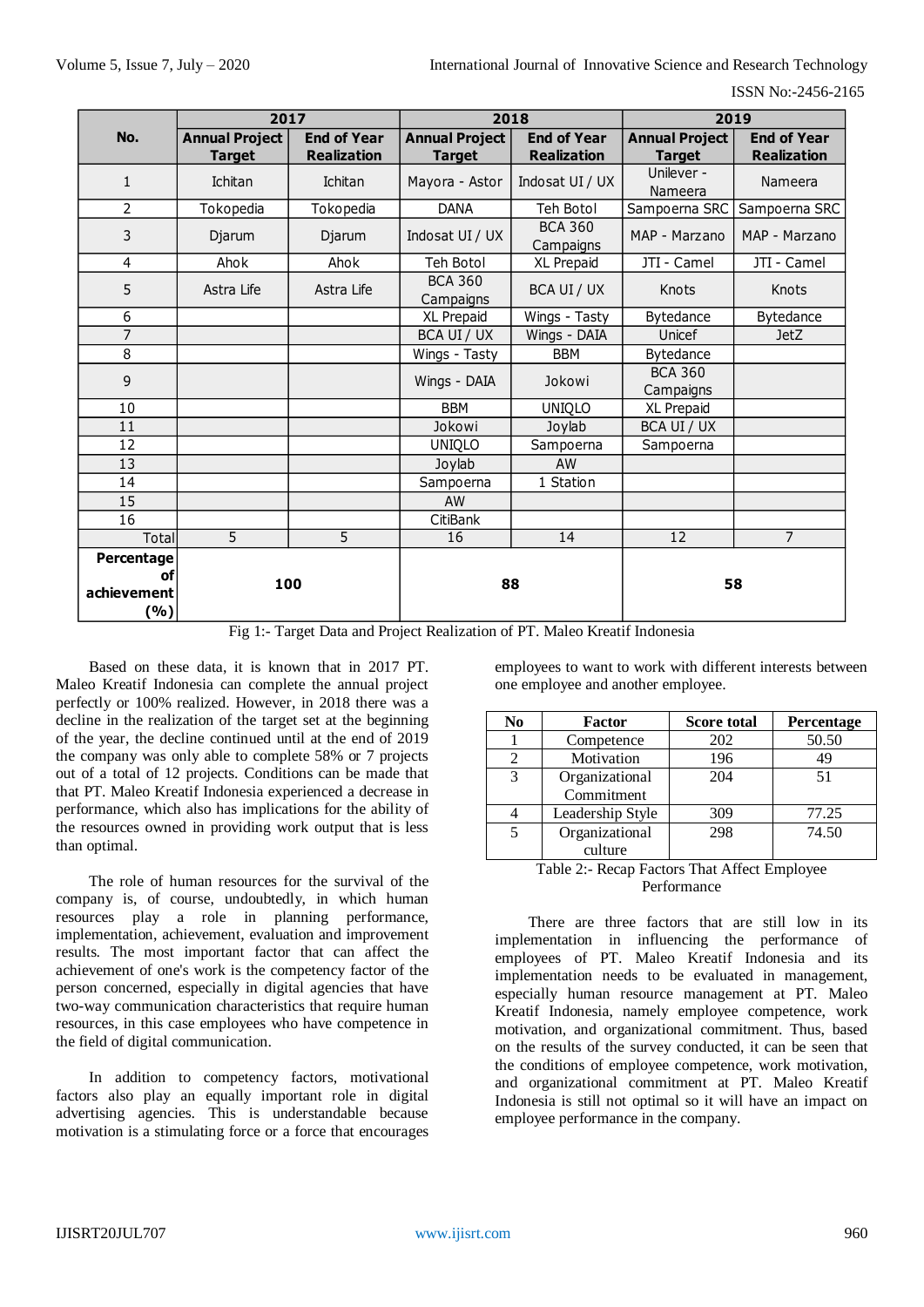## **II. THEORETICAL REVIEW**

#### *A. Employee Performance*

Performance is the work achievement of an employee for the tasks and responsibilities given by the organization. Mangkunegara (2015) in Yuningsih and Ardianti's research (2019) employee performance was measured by four dimensions, namely:

- $\triangleright$  Quality with indicators that are able to work meticulously, able to work deftly, able to reach the standards set, responsive to the task.
- $\triangleright$  Quantity with indicators that is able to achieve targets, meet predetermined workloads, able to exceed the specified workload, able to work based on the efficiency of time determined by the company.
- $\triangleright$  Performing tasks with indicators of carrying out tasks is working accurately and there are no mistakes, willing to correct mistakes, able to make decisions and able to participate.
- $\triangleright$  Responsibility with indicators of responsibility is responsible for what is done, not delaying work, prioritizing the interests of work, maintaining tools, facilities and infrastructure that is responsible.

## *B. Organizational Commitment*

Organizational commitment is a sense of involvement from within the employee to support all operational activities of the company in order to achieve the goals or vision and mission of the company. Organizational commitment is directly related to emotional involvement, perceptions of risk when leaving the company, and a sense of moral responsibility to continue to support the sustainability of the company. Organizational commitment is measured using three dimensions namely (Sriekaningsih and Setyadi, 2015):

- $\triangleright$  Affective commitment with indicators of career desire to be organized, trust in the organization, and devotion to the organization.
- $\triangleright$  Continued commitment with indicators of employee love for the organization, willingness to stay with the job, willing to sacrifice, and personal interests.
- $\triangleright$  Normative commitment with indicators of loyalty to the organization, happiness in work, and pride in the organization.

## *C. Competence*

Competence is the ability of employees to support all their duties and responsibilities while working in an organization. Competence in this case is also a characteristic possessed by employees to help the company's sustainability in achieving its business goals. According to Yuningsih and Ardianti (2019) competence can be measured using three dimensions, namely:

- $\triangleright$  Knowledge (knowledge). Information held by an employee performs tasks in accordance with the occupied field.
- $\triangleright$  Skills (skills). Efforts to carry out activities are also responsibilities given by the company properly and optimally.
- $\triangleright$  Attitude (attitude). Behavioral patterns of doing work and responsibility with company regulations.

# *D. Motivation*

Motivation is an encouragement both from within employees and encouragement from outside to continue to spur employees to be productive at work. Motivation in this case is also based on the emergence of needs within the employee to be able to meet those needs. Robbins and Coulter (2007: 131) in Sriekaningsih and Setyadi (2015) there are five dimensions of motivation that refer to Abraham Maslow's hierarchy of needs theory as follows:

- $\triangleright$  Physiological needs (physiological needs) include hunger, thirst, protection (clothing and housing), sex and other physical needs.
- $\triangleright$  Safety and security needs, among others, safety and protection against physical and emotional loss.
- $\triangleright$  Affiliation or acceptance needs (social needs): including affection, ownership, well received and friendship.
- $\triangleright$  Need or award status includes factors such as respect for self-esteem, autonomy and achievement; and respect for external factors such as status, recognition and attention.
- $\triangleright$  Self-actualization: the drive to be someone or something in accordance with his ambitions; including growth, the potential for achievement and selffulfillment.

## *E. Prior Research*

There is previous research on competence, motivation, employee performance and organizational commitment. Yuliantini et.al. (2017) states that competence, motivation and work environment influence organizational commitment and performance. Motivation and work environment indirectly influence the performance of the management of goods through organizational commitment while the effect of HR competence on the performance of the management of goods is not mediated by organizational commitment. Rantesalu et.al. (2016) states that organizational competence and culture have a positive and significant influence on organizational commitment. Work motivation has a negative and not significant effect on organizational commitment. Competence, organizational culture and organizational commitment have a positive and significant effect on employee performance. Rahmi and Wulansari's research (2017) shows that simultaneous and partial employee competence and work motivation have a significant effect on employee performance. Previous research conducted by Saryadi (2017) shows that competency and motivation partially have a positive and significant effect on work commitment. Partially, competence and motivation have a positive and significant effect on employee performance. While work commitment has a significant negative effect on record performance. The path analysis test results show that the direct effect of competence on employee performance.

# *F. Framework*

Based on the study of theory and previous research on the effect of competence, and motivation on employee performance with organizational commitment variable as an intervening variable, the researcher develops the thinking model as shown below: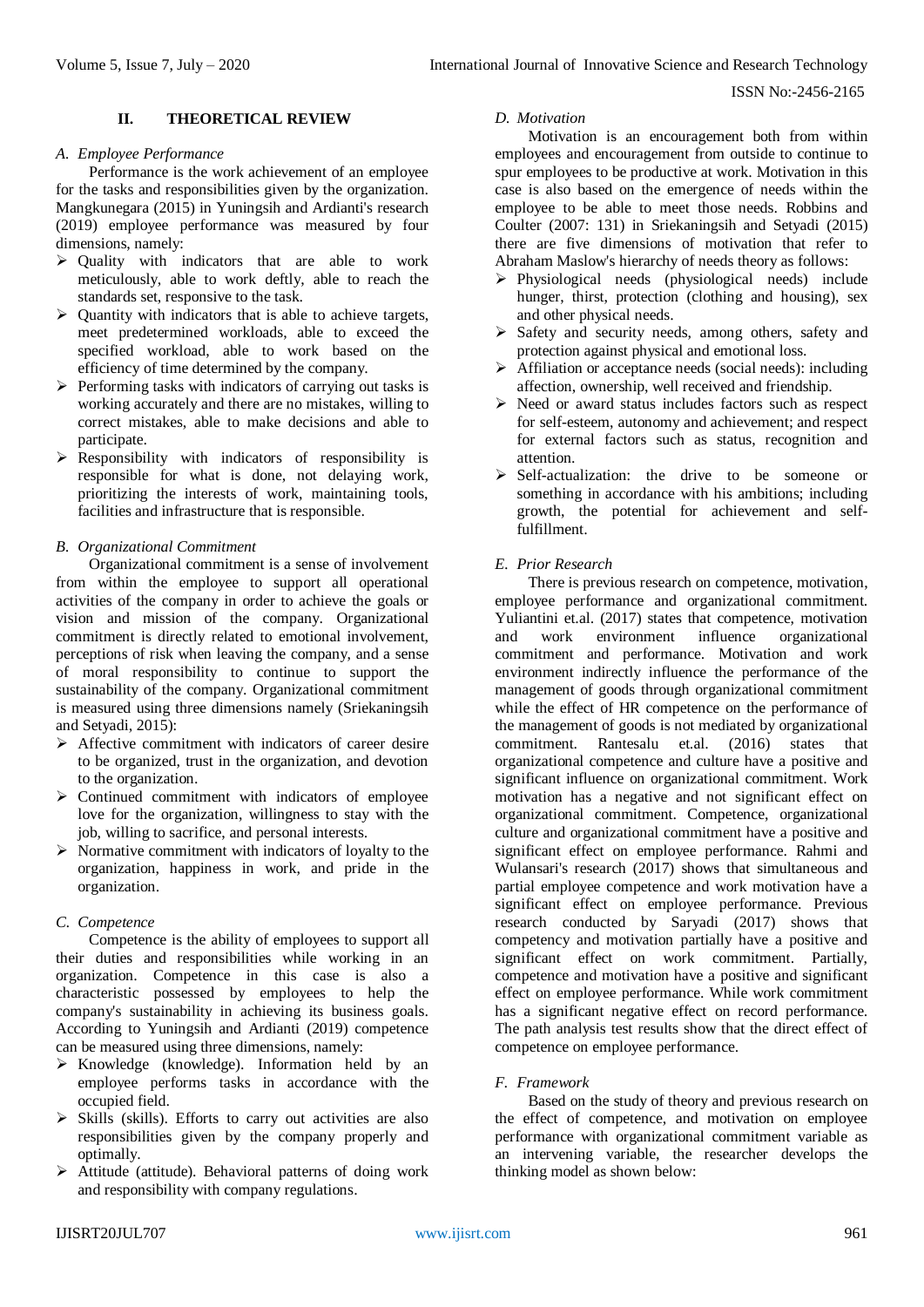

Fig 2:- Conceptual Framework

## *G. Hypothesis*

Based on deductive reasoning, the relationship between the theoretical framework, the framework of thought and the phenomena that the author wants to adopt in this research is formulated through the following hypothesis:

H1 : Competence has a positive effect on employee performance.

H2 : Motivation has a positive effect on employee performance.

H3 : Competence has a positive effect on organizational commitment.

H4 : Motivation has a positive effect on organizational commitment.

H5 : Organizational commitment has a positive effect on employee performance.

H6 : Competence has a positive effect on employee performance with organizational commitment as intervening.

H7 : Motivation has a positive effect on employee performance with organizational commitment as an intervening variable.

## **III. METHODOLOGY**

This research is included in the type of explanatory research (explanatory research) that there is an implication that the exit or change in one variable causes or leads to changes in the order variable.

## *A. Population and Research Samples*

The population in this study were all employees of PT. Maleo Kreatif Indonesia, amounting to 60 people who are at the level of the manager down. While the sample method used in this study is probability sampling. Determination of the sample in this study using a census. Then the size of the sample used in this study were 60 respondents who were employees with managerial level downwards.

#### *B. Data Collection Technique*

The source of data in this study is using primary data, obtained from the results of questionnaires. While secondary data in this study were obtained by studying reference books and a number of other literature. The questionnaire used in this study is closed (closed-ended) where the questions given to respondents are in the form of answer choices. So, this type of questionnaire respondents were not given the opportunity to issue opinions.

# *C. Data Analysis Method*

This study uses the Structural Equation Model (SEM) approach with measurement models using the Smart PLS version 3 program to measure the intensity of each research variable and the structural model analyzes data and research hypotheses. This is so that researchers can analyze latent variables, indicator variables and measurement errors directly (to find out how the research variables affect each other).

## **IV. RESULTS AND DISCUSSION**

## *A. Statistical Description Analysis*

The competency variable has a minimum value of 1.00, and a maximum of 3.33 with an average score of 2.1617 and a standard deviation of 0.49453. Furthermore motivation variable has a minimum value of 1.20, and a maximum of 3.10 with the acquisition of an average value of 2.1750 and a standard deviation of 0.44403. While the employee performance variable has a minimum value of 1.25, and a maximum of 3.63 with an average value of 2.2168 and a standard deviation of 0.52667. Then, the variable organizational commitment has a minimum value of 1.11, and a maximum of 3.56 with the acquisition of an average value (mean) of 2.1215 and a standard deviation of  $0.52124.$ 

## *B. Hypothesis Test*

In testing inferential statistical data, the data used came from 60 questionnaires. The 60 respondents' data were then processed using the SmartPLS statistical program version 3.3. After importing the data, the researchers then modeled the SmartPLS program version 3.3 as a basis for the program to carry out the data analysis process.

## *Inner Model Test Results*

|                                                 | R Square |  |
|-------------------------------------------------|----------|--|
| Employee performance                            | 0.882    |  |
| Organizational Commitment                       | 0.769    |  |
| Table 3: Determination Coefficient Test Results |          |  |

Table 3:- Determination Coefficient Test Results

In this study the determination coefficient test aims to see how much the contribution of competence and motivation variables on employee performance, these results indicate the value of the coefficient of determination of 0.882 (88.2%). Can be interpreted that the existence of competence and motivation variables of 88.2%, while the remaining 11.8% of employee performance is influenced by other factors outside of this study.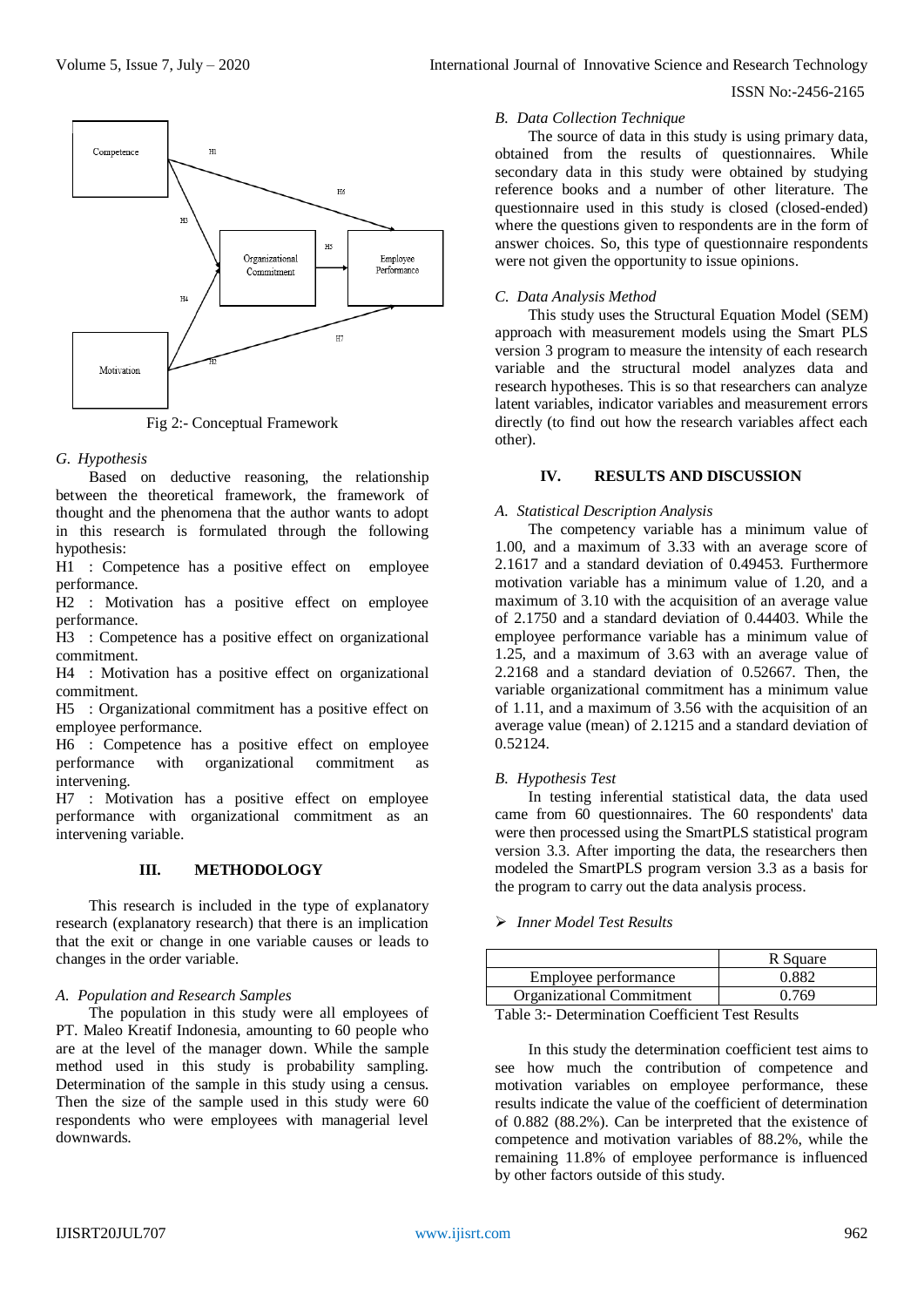Then for the organizational commitment model that is influenced by the competence, motivation, and performance of employees obtained a coefficient of determination of 0.769 (76.9%). That is, organizational commitment is formed by the presence of competence, motivation, and employee performance of 76.9%, while the remaining 23.1% is influenced by other factors outside of this study.

|                 | Original | <b>T</b> Statistics | P      |
|-----------------|----------|---------------------|--------|
|                 | Sample   | ( O )               | Values |
|                 | (O)      | STDEV  )            |        |
| $Competence ->$ | 0.227    | 2,529               | 0.012  |
| Employee        |          |                     |        |
| Performance     |          |                     |        |
| Motivation ->   | 0.372    | 3,009               | 0.003  |
| Employee        |          |                     |        |
| Performance     |          |                     |        |
| $Competence ->$ | 0.431    | 3,575               | 0,000  |
| Organizational  |          |                     |        |
| Commitment      |          |                     |        |
| Motivation ->   | 0.476    | 3,874               | 0,000  |
| Organizational  |          |                     |        |
| Commitment      |          |                     |        |
| Organizational  | 0.388    | 3,422               | 0.001  |
| $Comment$ ->    |          |                     |        |
| Employee        |          |                     |        |
| Performance     |          |                     |        |

Table 4:- Output Analysis Path Coefficient

After analyzing the path coefficient which shows the effect of each independent variable on the direct effect variable, then an analysis on the indirect effect is also performed next. The indirect effect test results can be seen in table 5 as follows.

|                             | Original |                   |        |
|-----------------------------|----------|-------------------|--------|
|                             | Sample   | <b>Statistics</b> | Values |
|                             | (0)      | ( O )             |        |
|                             |          | STDEV  )          |        |
| $Competence ->$             | .167     | 2,446             | 0.015  |
| <b>Employee Performance</b> |          |                   |        |
| Motivation -> Employee      | .185     | 2,425             | 0.016  |
| Performance                 |          |                   |        |

Table 5:- Indirect Effect Analysis Output

In this process the determination of the basis for making decisions on the value of t arithmetic. Where t arithmetic is obtained from the value of the analysis of the path coefficient, while t table is obtained by looking at the table of percentage distribution of t based on the significant level and degree of freedom. In this study, for a 95% confidence level ( $\alpha$  0.05), the t-table value for the twotailed hypothesis is 1.96.

Seeing the results of data processing shown in tables 4 and 5 and the basis for making these decisions, the results of this study can be explained as follows:

 $\triangleright$  Hypothesis 1 (H1) where there is a positive relationship between competence and employee performance is

accepted. This is because the t value is 2.529> 1.96 with a P-Value of 0.012 <alpha 0.05. That is, competence has an influence on employee performance. The coefficient value is 0.227 which means that the effect is positive. This means that competence has a positive and significant impact on employee performance at PT. Maleo Kreatif Indonesia.

- $\triangleright$  Hypothesis 2 (H2) where there is a positive relationship between motivation and employee performance is accepted. This is because the calculated t value of 3.009> 1.96 with a P-Value of 0.003 <alpha 0.05. That is, motivation has an influence on employee performance. The coefficient value is 0.372, which means the effect is positive. This means that motivation has a positive and significant effect on employee performance at PT. Maleo Kreatif Indonesia.
- $\triangleright$  Hypothesis 3 (H3) where there is a positive relationship between competence and organizational commitment is accepted. This is because the t value is 3.575> 1.96 with a P-Value of  $0.000$  <alpha 0.05. That is, competence has an influence on organizational commitment. The coefficient value is 0.431 which means that the effect is positive. This means that competence has a positive and significant impact on organizational commitment at PT. Maleo Kreatif Indonesia.
- $\triangleright$  Hypothesis 4 (H4) where there is a positive relationship between motivation and organizational commitment is accepted. This is because the t value is 3.874> 1.96 with a P-Value of 0.000 <alpha 0.05. That is, motivation has an influence on organizational commitment. The coefficient value is 0.476 which means that the effect is positive. This means that motivation has a positive and significant effect on organizational commitment at PT. Maleo Kreatif Indonesia.
- $\triangleright$  Hypothesis 5 (H5) where there is a positive relationship between organizational commitment to employee performance is accepted. This is because the t value of  $3.422 > 1.96$  with a P-Value of  $0.001$  <alpha 0.05. That is, organizational commitment has an influence on employee performance. The coefficient value is 0.388 which means that the effect is positive. This means that organizational commitment has a positive and significant impact on employee performance at PT. Maleo Kreatif Indonesia.
- $\triangleright$  Hypothesis 6 (H6) where there is a positive relationship between competence and employee performance with organizational commitment as an intervening variable is accepted. This is because the t value is 2.446> 1.96 with a P-Value of  $0.015$  <alpha 0.05. That is, competence has an influence on employee performance with organizational commitment as an intervening variable. The coefficient value is 0.167 which means the effect is positive. This means that competence has a positive and significant effect on employee performance with organizational commitment as an intervening variable at PT. Maleo Kreatif Indonesia.
- $\triangleright$  Hypothesis 7 (H7) where there is a positive relationship between motivation and employee performance with organizational commitment as an intervening variable is accepted. This is because the t value is 2.425> 1.96 with a P-Value of 0.016 <alpha 0.05. That is, motivation has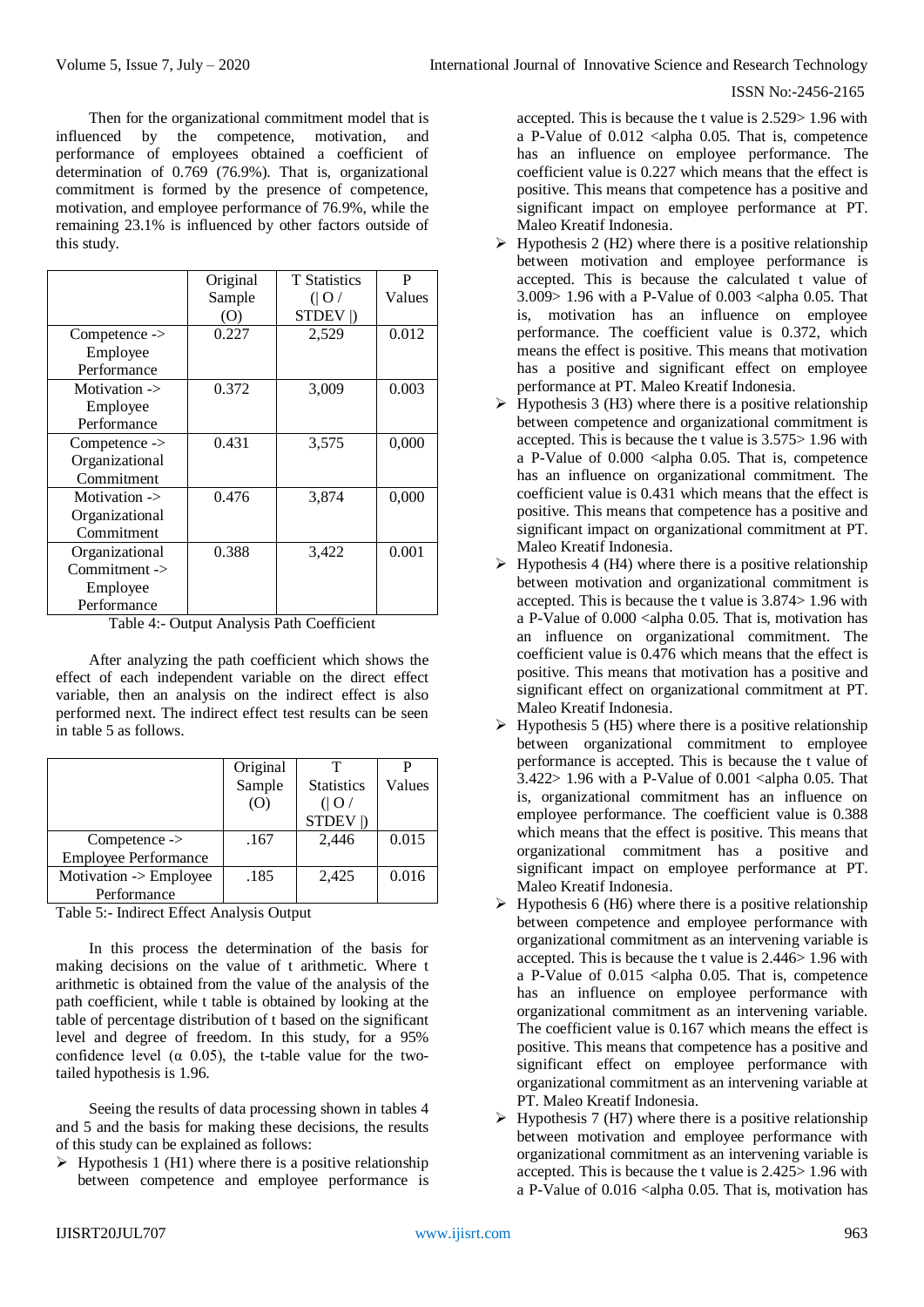an influence on employee performance with organizational commitment as an intervening variable. The coefficient value is 0.185 which means that the effect is positive. This means that motivation has a positive and significant effect on employee performance with organizational commitment as an intervening variable at PT. Maleo Kreatif Indonesia.

## *C. Discussion*

## *Competence Influences Employee Performance*

The first hypothesis shows that competence affects the performance of employees of PT. Maleo Kreatif Indonesia. Competence is needed in every process of human resources. The more competencies considered, the more performance will improve. Employee competence consisting of knowledge, ability / skill (attitude), attitude (attitude) adjusted to the field of work needed by the organization, so as to produce employee performance achievement (Budiman et.al., 2016). The results of the study are in line with research conducted by Rahmi and Wulansari (2017) and Saryadi (2017) who find employee competency to have a significant effect on employee performance. That is, the higher the competency that is owned will make the employee's performance also higher.

#### *Motivation Influences Employee Performance*

The second hypothesis shows that motivation affects the performance of employees of PT. Maleo Kreatif Indonesia. Motivation is also a factor that plays a role in improving performance. Work motivation can provide considerable support in improving work performance, work productivity, and organizational commitment. Motivation will also affect a person's attitude and behavior in carrying out their duties and responsibilities. Strength or weakness of work motivation will determine the level of performance of employees or employees (Yuliantini et.al., 2017). These results are consistent with previous research conducted by Murgianto et al. (2016); Kurniawan et.al. (2018) and Qadir et.al. (2017) states work motivation has a positive effect on employee performance. This shows that the higher the motivation of employees, the higher the tendency for performance to be the motivation of employees. An motivated employee tries to do the work assigned to him.

#### *Competence Influences Organizational Commitment*

The third hypothesis shows that competence influences organizational commitment at PT. Maleo Kreatif Indonesia. Employees who already have good competence, the company will retain employees to continue working by providing salaries, benefits and others in accordance with their competencies. Appropriate reciprocity between the company and employees who work, making employees will be committed to the company where he works now. These results are consistent with previous studies conducted by Saryadi (2017); Rantesalu et.al. (2016) and Yuliantini et.al. (2017) which shows that competence has a positive and significant effect on work commitment, which means that employees with good and appropriate competencies will be able to understand what needs to be done and what their functions are in the job. A good understanding of the

functions and adequate competency of an employee will foster a high commitment to the organization.

#### *Motivation Influences Organizational Commitment*

The fourth hypothesis shows that motivation influences organizational commitment at PT. Maleo Kreatif Indonesia. The results of this study are supported by the findings of research conducted by Febriani and Suharnomo (2018) which states that work motivation has a positive and significant effect on organizational commitment variables. That is, a good quality of work motivation will encourage someone to stay afloat and provide the best in the organization. The results of this study support by the research of Yuliantini et.al. (2017), Rantesalu et.al. (2016) and Saryadi (2017) who show that work motivation has a positive and significant effect on organizational commitment. This indicates that work motivation has a large influence on employee withdrawal, productivity, and employee turnover. Thus, if work motivation increases, it will further increase organizational commitment.

## *Organizational Commitment Influences Employee Performance*

The fifth hypothesis shows that organizational commitment affects the performance of employees of PT. Maleo Kreatif Indonesia. Theories put forward by Robbins and Judge (2008) cited by Yuliantini et.al. (2017) defines commitment as a condition where an individual sits with the organization and its goals and desires to maintain its membership in the organization. This was also supported by Febriani and Suharnomo (2018) who said that the higher the commitment of the employee organization, it would also have an impact on the permanence of employees in the organization and increase employee performance. This research is in line with several previous studies such as Rantesalu et al. (2016), Renyut et.al. (2017); Murgianto et.al. (2016) and Khaerudin et.al. (2018) who found organizational commitment had a positive and significant effect on employee performance.

#### *Competence Influences Employee Performance With Organizational Commitment As An Intervening Variable*

The sixth hypothesis shows that competence influences employee performance with organizational commitment as an intervening variable at PT. Maleo Kreatif Indonesia. According to Hastuti's theory (2018) which states that competence is a basic characteristic of a person that enables issuing superior performance in his work. This result is expected for the company in order to create employee performance, it must strengthen work competence, especially that is the knowledge, attitudes and skills of employees, by means of education and training and creating high employee performance. An employee / employee is required to have competence also has a commitment to the organization in achieving the goals and objectives set. Yuliantini et.al. (2017) explained that having adequate competencies possessed by an employee will foster a high commitment to the organization and have implications for improving employee performance.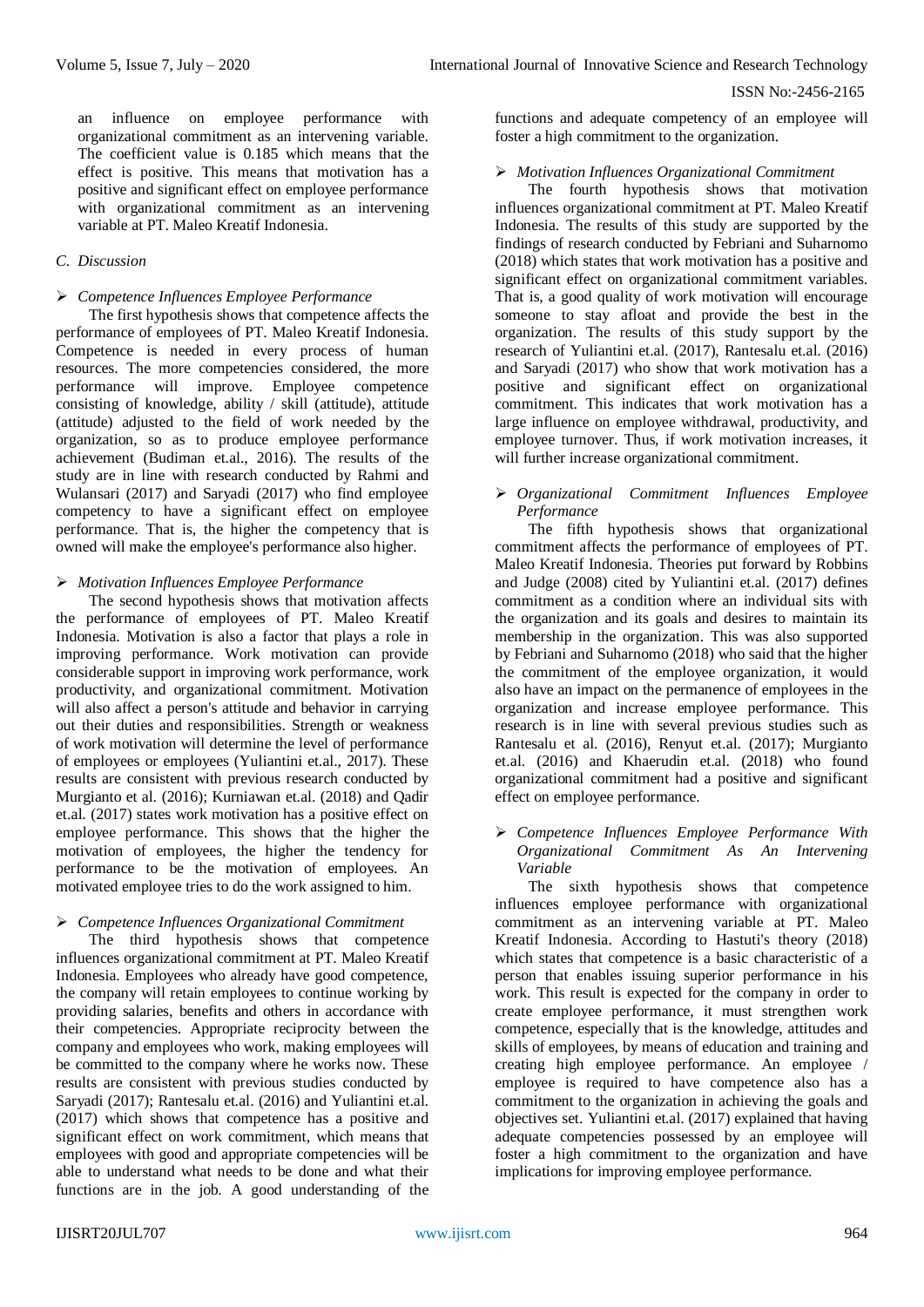*Motivation Influences Employee Performance With Organizational Commitment As An Intervening Variable*

The seventh hypothesis shows that motivation influences employee performance with organizational commitment as an intervening variable at PT. Maleo Kreatif Indonesia. Based on the theory put forward by Febriani and Suharnomo (2018) which states that the determining factor for the creation of organizational commitment is work motivation. In achieving its goals, the company needs to do something so that its human resources want to work as much as possible. One way that employees are motivated to do their jobs is to provide motivation. The higher motivation, the higher the emergence of organizational commitment to the organization which has an impact on the tendency of increasing employee performance. Work motivation can arouse organizational commitment through encouragement to be more involved and actively participate in various organizational activities. When work motivation can generate commitment to the organization, then it will affect employee performance. The results of this study are consistent with previous findings made by Yuliantini et.al. (2017) which states organizational commitment mediates the influence of motivation on performance.

## **V. CONCLUSIONS AND SUGGESTIONS**

*A. Conclusion*

Based on the results of research that has been done, it can be concluded as follows:

- $\triangleright$  Competence has a positive and significant effect on employee performance at PT. Maleo Kreatif Indonesia. The results of this study are in line with research by Rahmi and Wulansari (2017) who found that employee competence has a significant effect on employee performance.
- $\triangleright$  Motivation has a positive and significant effect on employee performance at PT. Maleo Kreatif Indonesia. The results of this study are in line with research by Budiman et al. (2016) states that motivation has a positive and significant effect on employee performance.
- $\triangleright$  Competence has a positive and significant effect on organizational commitment at PT. Maleo. The results of this study are in line with Saryadi's (2017) study which found that competence had a positive and significant effect on work commitment.
- $\triangleright$  Motivation has a positive and significant influence on organizational commitment at PT. Maleo Kreatif Indonesia. The results of this study are in line with the research of Yuliantini et.al. (2017) which shows that work motivation has a positive and significant effect on organizational commitment.
- > Organizational commitment has a positive and significant impact on employee performance at PT. Maleo Kreatif Indonesia. The results of this study are in line with research by Renyut et.al. (2017) who found organizational commitment had a positive and significant effect on employee performance.
- $\triangleright$  Competence has a positive and significant effect on employee performance with organizational commitment as an intervening variable at PT. Maleo Kreatif Indonesia.
- $\triangleright$  Motivation has a positive and significant effect on employee performance with organizational commitment as an intervening variable at PT. Maleo Kreatif Indonesia.

## *B. Suggestion*

Based on the conclusions of the research and statistical testing that has been done, it can be made a research suggestion for the management of PT. Maleo Kreatif Indonesia and for further research:

## *For Companies*

It is recommended to the management of PT. Maleo Kreatif Indonesia to pay attention to employee competencies and help improve these competencies by providing training to employees in order to identify existing problems, help improve technical expertise in accordance with the work being handled, provide knowledge to employees about job disk work. In addition, it is recommended to PT. Maleo Kreatif Indonesia in order to increase employee motivation by providing facilities for employee self-development and taking into account the needs of employees' families. It is recommended to the management of PT. Maleo Kratif Indonesia to increase employee commitment by exercising confidence in employees that it is difficult to get a job with a good income. Management of PT. Maleo Kreatif Indonesia is expected to continue to improve employee performance by helping to improve employee competency and motivation.

# *For Further Research*

Future studies can conduct research by adding several other independent variables such as leadership style, organizational culture, and job satisfaction to which these variables can also add broader results related to factors that determine employee performance. Then, the analysis can be done by adding moderation variables such as age, years of service, and marital status, in order to obtain information on which groups are more likely to get employee development in supporting their performance while at the company.

#### **REFERENCES**

- [1]. Bernard C. Renyut, H. Basri Modding, Jobhar Bima, & Sukmawati 2017, "The effect of organizational commitment, competence on Job satisfaction and employees performance in Maluku Governor's Office", IOSR Journal of Business and Management (IOSR-JBM), e-ISSN: 2278-487X, p-ISSN: 2319- 7668. Volume 19, Issue 11. Ver.III (November), PP 18-29.
- [2]. Dinda Shara Harum Febriani, & Suharnomo 2018, "Pengaruh Pengawasan, Motivasi Kerja, Dan Komunikasi Interpersonal Terhadap Kinerja Karyawan Dengan Komitmen Organisasi Sebagai Variabel Intervening", Diponegoro Journal Of